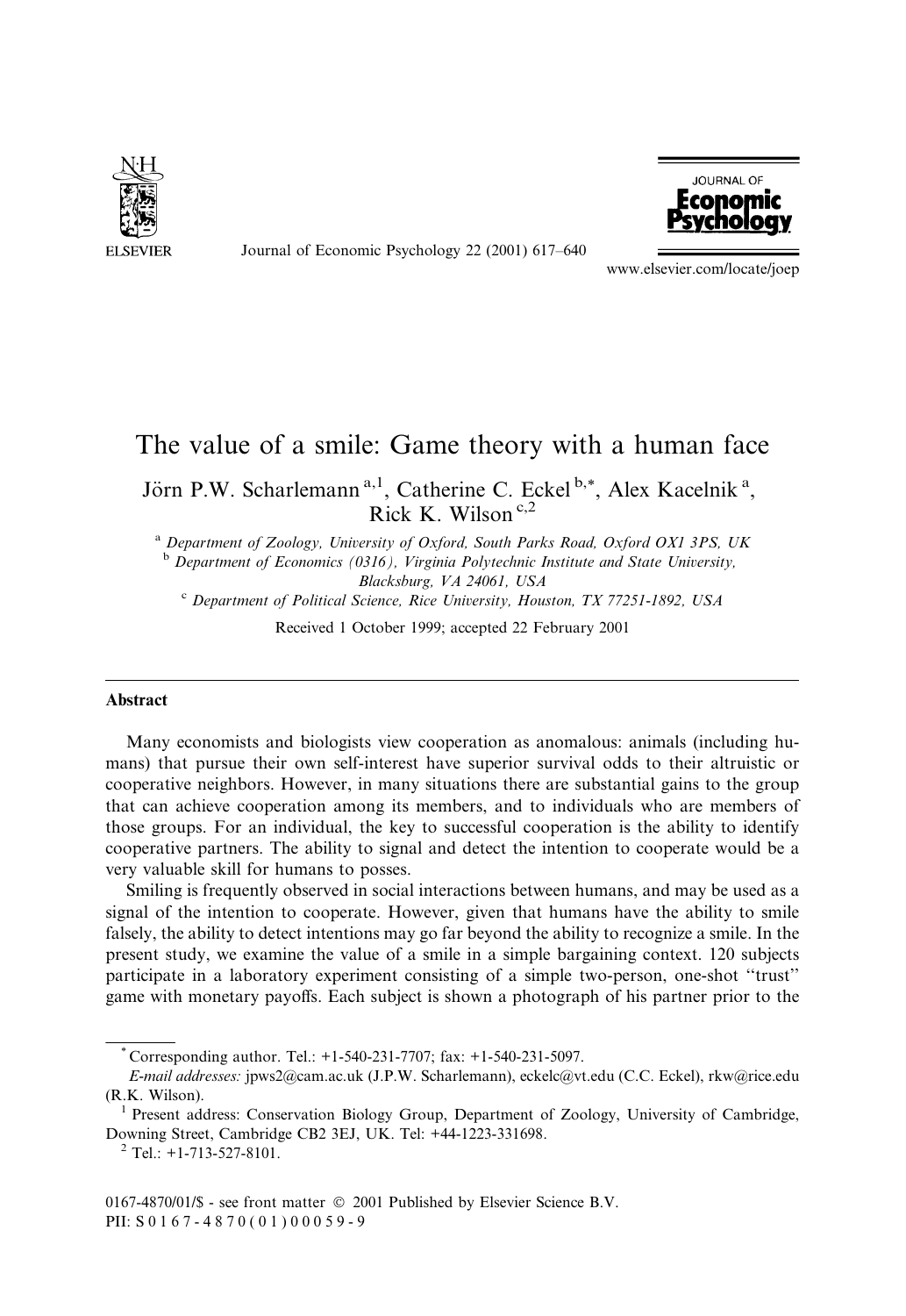game; the photograph is taken from a collection that includes one smiling and one non-smiling image for each of 60 individuals. These photographs are also rated by a separate set of subjects who complete a semantic differential survey on affective and behavioral interpretations of the images.

Results lend some support to the prediction that smiles can elicit cooperation among strangers in a one-shot interaction. Other characteristics of faces also appear to elicit cooperation. Factor analysis of the survey data reveals an important factor, termed "cooperation", which is strongly related to trusting behavior in the game. This factor is correlated with smiling, but is somewhat more strongly predictive of behavior than a smile alone. In addition, males are found to be more cooperative, especially towards female images, whereas females are least cooperative towards female images.  $\odot$  2001 Published by Elsevier Science B.V.

PsycINFO classification: 3040; 2360

JEL classification: C7; C91

Keywords: Trust; Behavioral game theory; Facial expressions; Sex differences

## 1. Introduction

Imagine two persons facing one another for the first time in a social exchange, where there are potential gains to both parties. They know nothing about one another, but each has to make a decision and those decisions will jointly affect their payoffs. How does each anticipate the other's actions? How does one judge whether a partner is trustworthy or predict if trust will be reciprocated?

Strategic behavior involves actors choosing strategies contingent on the anticipated actions of others. Actors forecast the choices of others based on a vector of characteristics, which can be either inherent or intentional. Clearly actors embody inherent characteristics, such as gender, ethnicity, or age, that signal a type. Individuals display additional signals through attire, language, and facial expressions. Both inherent and intentional signals provide information and influence strategic choice.

Humans perform many actions, purposively taken with full knowledge of their consequences, which appear to be "irrational"; i.e., if they did not perform these actions, they would be better off, at least in the short term. In particular people often put themselves in a position where they must rely on another person to reciprocate a potentially costly trusting move. Examples include ordering software over the internet, leaving an automobile with a valet service, or buying a bottle of fine wine at a new wine shop. In each case we turn over something of value (a credit card number, a car or money) expecting to receive something in return, but at the same time risk exposing